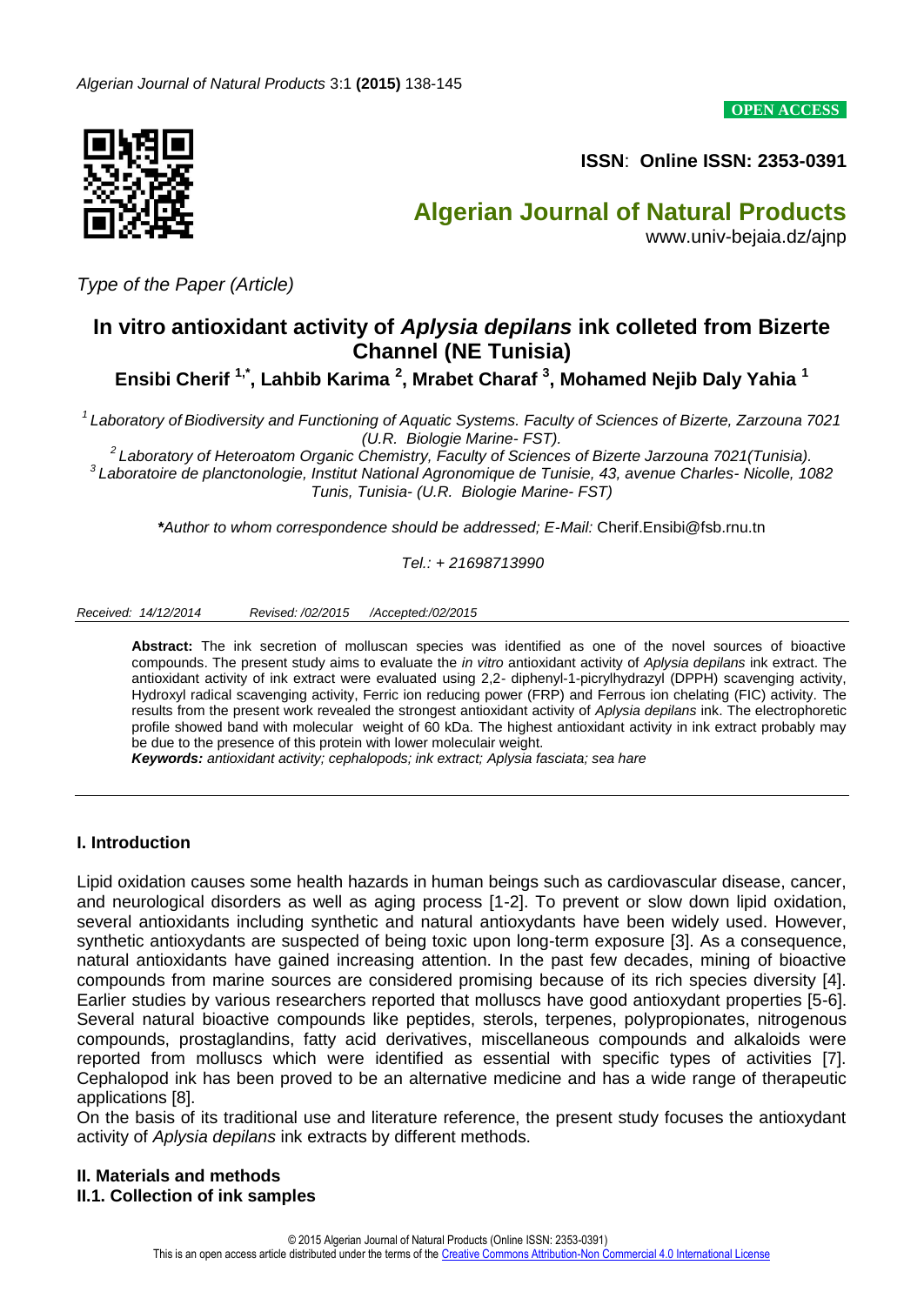30 adult specimens of the sea hare, (*Aplysia depilans,* Gmelin, 1791), ranging in length from 20-25 cm, were collected during low tides from the Bizerte Channel, Tunisia (37°8' and 37°14' N, 9°46' and 9°56' E). The Channel represents a transition area between Bizerte Bay and Bizerte Lagoon (fig 1). The animals were transported to the laboratory in a container with sea water. The ink fluid was obtained by disturbing the animals and extracted with water. All aqueous ink samples were centrifuged at 15,000 g for 15 min as described by [9] and the supernatant was taken and lyophilized to a black residue using a lyophilizer and stored for further use.



*Figure 1: Map of the Bizerte Lagoon showing the sampling site (Channel) from where sea hare (Aplysia depilans, Gmelin, 1791) were collected.*

## **II.2. Estimation of protein concentration**

Protein concentration was determined by the method of Bradford [10] using bovine serum albumin (BSA) as a standard.

## **II.3. Chemicals**

All chemicals and solvents were purchased from Sigma-Aldrich, and they were of highest purity and analytical grade.

## **II.4. Determination of** *in vitro* **antioxidative activities**

The extract of *Aplysia depilans* ink was tested for antioxidative activities by 2,2,-diphenyl-1 picrylhydrazyl (DPPH) scavenging activity, Hydroxyl Radical Scavenging Activity, Ferric Reducing Antioxydant Power (FRAP) and Ferrous Ion Chelating Activity (FIC).

## **II.5. DPPH radical scavenging activity.**

The DPPH radical scavenging assay employed is as described by [11]. Various dilutions of the methanolic solution and standard (ascorbic acid) (0.003-0.3 mg/mL, in triplicate) were added to DPPH solution (0.035 mg/mL). The mixture was left in the dark for 30 min before reading the absorbance at 517 nm with methanol as blank. The control consisted of methanol in place of sample. Radical scavenging activity was expressed as a percentage and calculated using the formula:

% Scavenging = ((Abs. control - Abs. sample) / Abs. control) \* 100.

Where Abs control is the absorbance of the control reaction and Abs sample is the absorbance in the presence of the sample.

Result was presented as  $IC_{50}$  the concentration of the substrate which causes an inhibition of 50% of the activity of DPPH.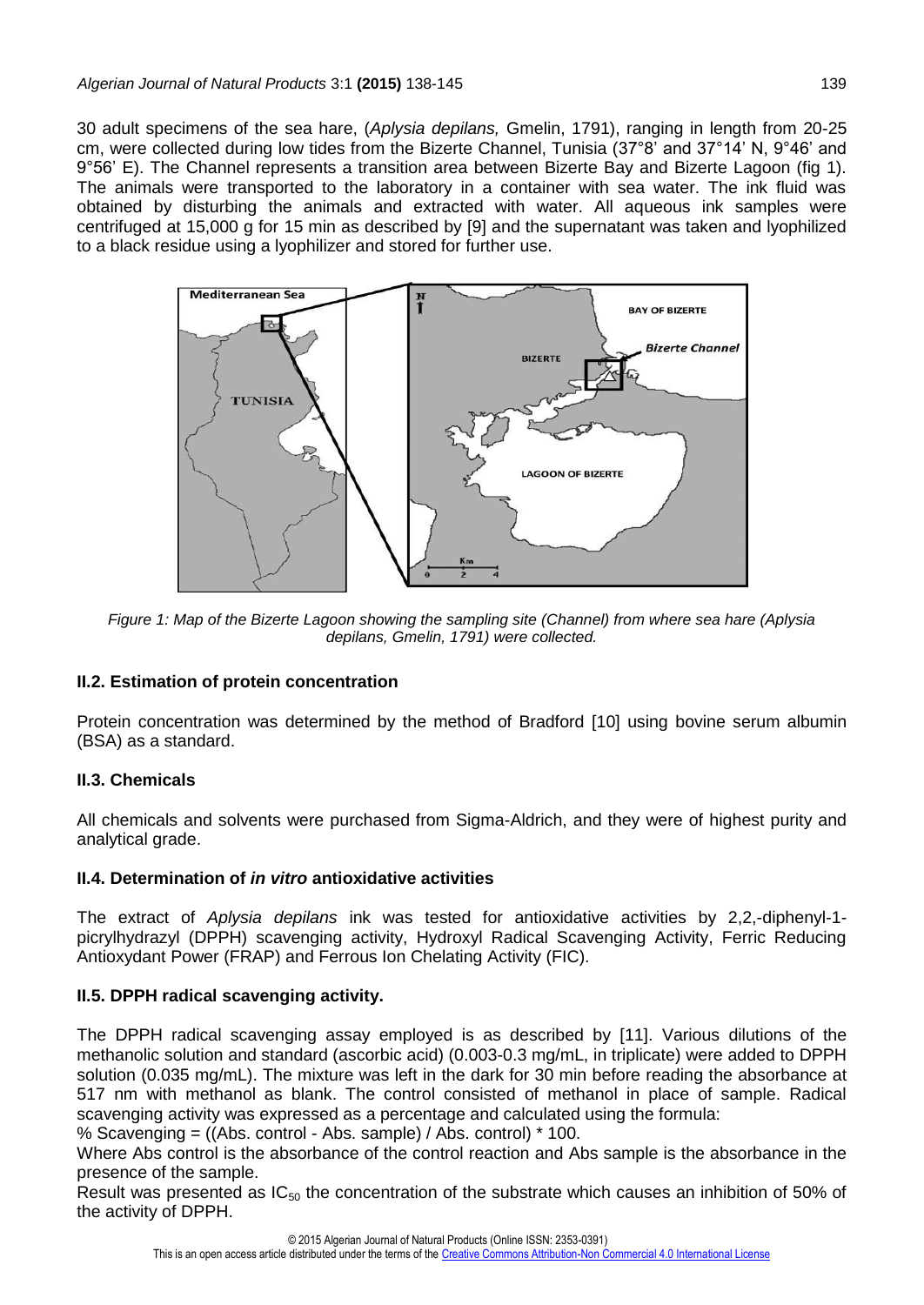### **II.6. Hydroxyl radical-scavenging activity**

The hydroxyl radical scavenging activity was measured by the desoxyribose method [12] and compared with ascorbic acid. It was carried out by measuring the competition between desoxyribose and the compounds that generate hydroxyl radicals from the  $Fe^{3+}/$ ascorbate/EDTA/H<sub>2</sub>O<sub>2</sub> system. Attack of the hydroxyl radicals on desoxyribose led to formation of thiobarbituric acid-reactive substances (TBARS) which were measured by the method of Ohkawa *et al,* [13]. The hydroxyl radical is the most reactive oxygen species (ROS) that attacks almost every molecule in the body and also leads to DNA damage in a cell. It initiates the peroxidation of cell membrane lipids increases MDA levels which is cytotoxic, mutagenic and carcinogenic. Results was expressed as a percentage and calculated using the formula:

(%) OH scavenging = ((Abs control - Abs sample) / Abs control) \* 100

Where Abs control is the absorbance of the control reaction and Abs sample is the absorbance in the presence of the sample.

### **II.7. Ferric ion reducing antioxidant power (FRAP).**

The reducing power of methanolic solution was determined according to the method of Oyaizu [14] and compared with ascorbic acid. Substances, which have reduction potential, react with potassium ferricyanide (Fe<sup>3+</sup>) to form potassium ferrocyanide (Fe<sup>2+</sup>), which then reacts with ferric chloride to form ferric ferrous complex that has an absorption maximum at 700 nm. One mL of test sample solution or standart at various concentrations (0.003-0.3 mg/mL) was mixed with phosphate buffer (0.2 M) and potassium ferricyanide (1 %). The mixture was incubated at 50°C for 20 min. Aliquots of trichloroacetic acid (10 %) were added to the mixture, which was then centrifuged at 3000 rpm for 10 min. The upper layer of solution (2.5 mL) was mixed with distilled water and a freshly prepared ferric chloride solution (0.1 %). The absorbance was measured at 700 nm. Ascorbic acid was used as standard. A blank was prepared without adding standard or test compound. Increased absorbance of the reaction mixture indicates increase in reducing power. The percent increase in reducing power was calculated using the following equation:

((Abs test – Abs blank) / Abs blank) \* 100

Where Abs test is absorbance of test solution; Abs blank is absorbance of the blank.

 $IC<sub>50</sub>$  corresponds to the concentration necessary to reduce 50 % of ferric ferrous complex. The lower value indicates a higher reducing power.  $IC_{50}$  is expressed in mg/mL for the pure compounds.

## **II.8. Ferrous ion chelating activity (FIC)**

The chelating of ferrous ion by the methanol sample solution was estimated by the method of Singh and Rajini [15]. Various dilutions of the metanolic solution and standard (in triplicate) were added to  $FesO<sub>4</sub>$  (0.1 mM) and ferrozine (0.25 mM). The tubes were shaken well and left to stand for 10 min. The absorbance was measured at 562 nm, against blank containing water in place of ferrozine. The control consisted of water in place of the sample. The ability of a sample to chelate ferrous ion was calculated as follows:

## **Chelating effect (%) = ((Abs. control – Abs. sample) / Abs control) \* 100**

IC50 corresponds to the concentration necessary to prevent 50 % from initial Fe<sup>2+</sup>-ferrozine complex formation. The lower value indicates that the compound is more chelator. IC $_{50}$  is expressed in mg/mL for the pure compounds.

#### **II.9. SDS-Polyacrylamide gel electrophoresis**

Electrophoresis of the crude ink was carried out by the method of Laemmli [16] on a 1-mm vertical gel consisted of 5% stacking gel mix, and main running gel mix of 12.0% acrylamide. Ink samples containing 2% SDS and 1% 2-mercaptoethanol were incubated at 100°C for 10 min. A few sucrose crystals were dissolved in the samples before being applied (30 µL) to the gel. Electrophoresis was carried out at 20-mA constant current for 60 min and protein bands were visualized by staining in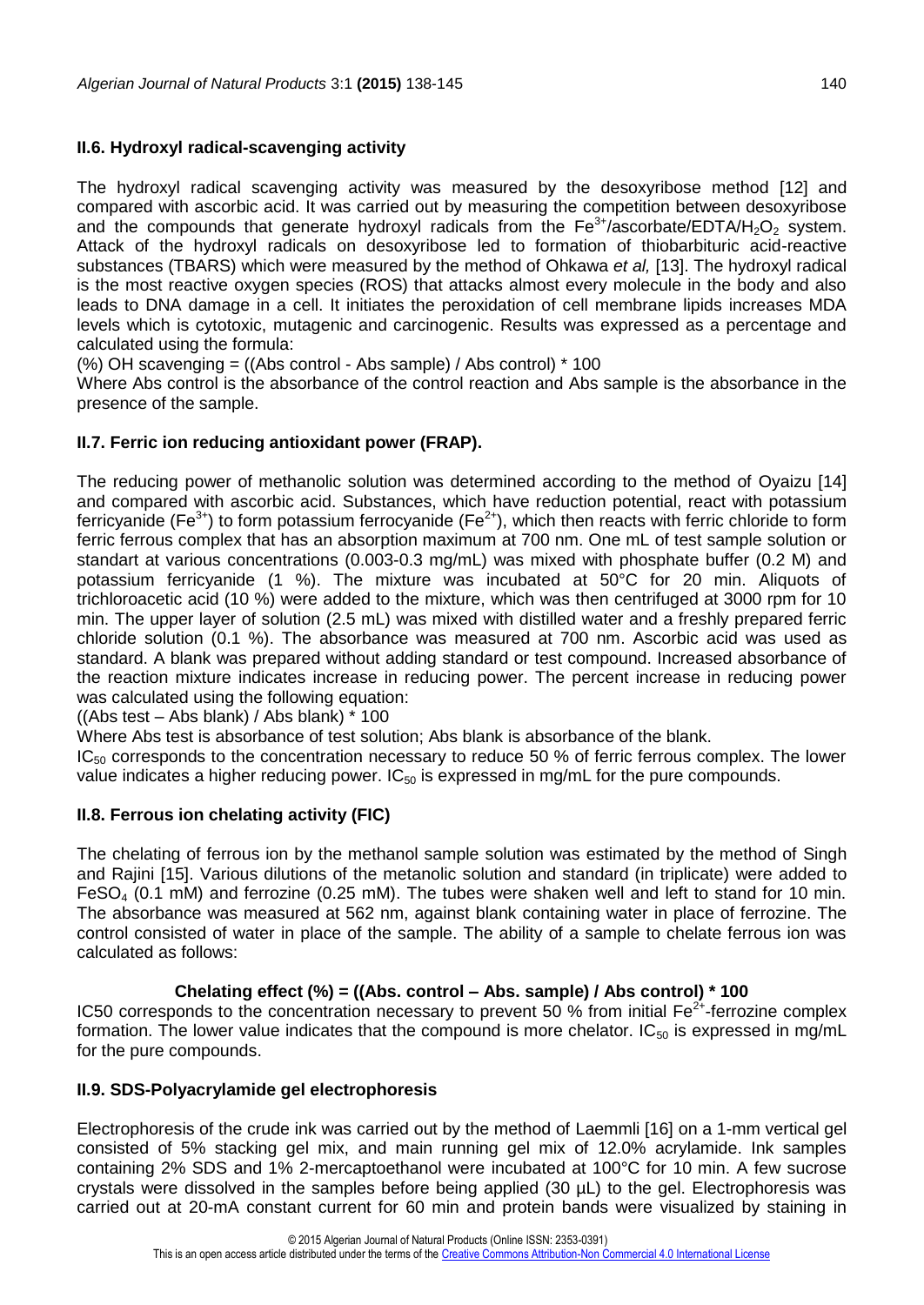Coomasie brilliant blue. Standard molecular weight markers sizes ranging from 35 to 225 kDa were used to determine the molecular weight of individual proteins.

#### **II.10. Statistical analysis**

 $IC_{50}$  values were calculated by linear regression. Means  $\pm$  SD were calculated. The data were analyzed for statistical significance using one way ANOVA followed by Tukey post test. P values less than 0.05 were considered significant. Statistical analysis was performed using the Statistical Package for Social Science (SPSS 17.0 for Windows, SPSS Inc., Chicago, IL, USA).

### **III. Results**

### **III. 1. DPPH radical scavenging activity**

DPPH is usually used as a reagent to evaluate free radical scavenging activity of antioxidants [14]. DPPH is a stable free radical and accepts an electron or hydrogen radical to become a stable diamagnetic molecule [17]. The reduction capability of DPPH radical is determined by the decrease in absorbance at 517 nm induced by antioxidants. Ascorbic acid is the reagents used as standards. The sample is able to reduce the stable radical DPPH to the yellow-colored diphenylpicrylhydrazine. *Aplysia depilans* ink is likely to have the effect of scavenging free radical with an  $IC_{50} = 0.94$  mg/mL when compared with ascorbic acid  $IC_{50} = 0.0396$  mg/mL (Fig 2). The involvement of free radicals, especially their increased production, appears to be a feature of most, if not all human diseases [18]. It has been found that ascorbic acid reduce and decolorize DPPH by his hydrogen donating ability [19], aplysia extract is probably involved in their antiradical activity.



*Figure 2: DPPH radical scavenging activity, (Extract: Aplysia ink extract, AA : ascorbic acid)*

## **III.2. Hydroxyl radical-scavenging activity**

The hydroxyl radical is the most reactive oxygen species (ROS) that attacks almost every molecule in the body and also leads to DNA damage in a cell. It initiates the peroxidation of cell membrane lipids [20-21], increases MDA levels which are cytotoxic, mutagenic and carcinogenic [22]. Aplysia ink extract showed significant hydroxyl radical scavenging activity with an  $IC_{50}$  of 7.43 µg/ml when compared with ascorbic acid  $IC_{50}$ : 6.24 μg/mL and gallic acid  $IC_{50}$ : 2.17 μg/mL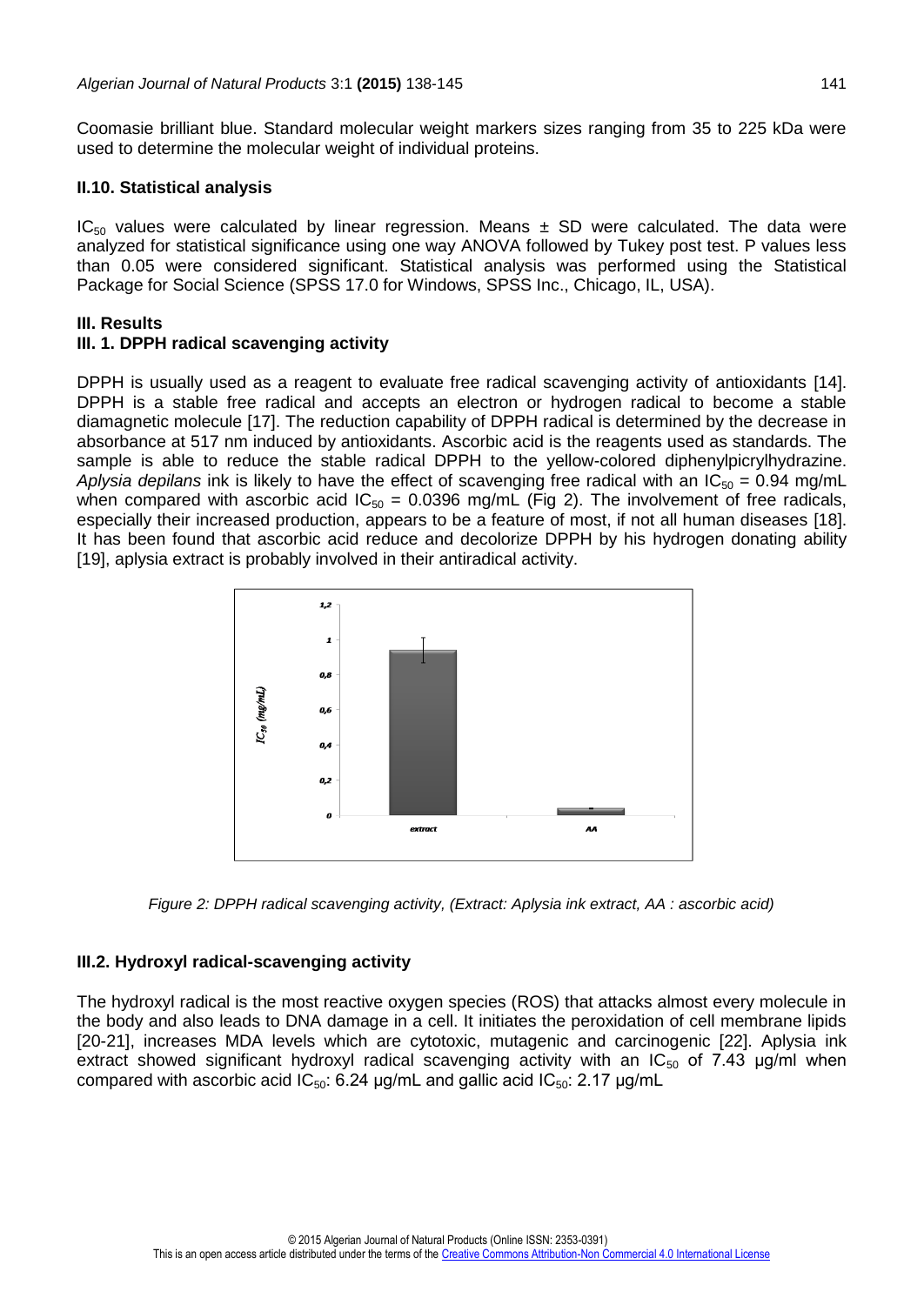

*Figure 3: Hydroxyl radical scavenging activity in (%) (Extract: Aplysia ink extract, AA : ascorbic acid; GA gallic acid).*

#### **III.3. Reducing power determination**

It has been observed a direct correlation between antioxidant activity and reducing power of certain compound. Figure 4 shows the reductive capability of aplysia ink compared to ascorbic acid. For the measurements of the reductive ability, it has been investigated from the  $Fe^{3+} - Fe^{2+}$  transformation in the presence of compounds using the method followed by Oyaizu [14]. The extract exhibited reducing power activity with an IC<sub>50</sub> at 39.4 μg/mL wich is lower than that of ascorbic acid IC<sub>50</sub>: 3.56 μg/mL.





#### **III.4. Ferrous ion chelating (FIC) activity.**

The method of ferrous ion chelating activity is based on chelating of  $Fe<sup>2+</sup>$  ions by the reagent ferrozine, which is a quantitative formation of a complex with  $Fe^{2+}$  ions [23]. The formation of a complex is probably disturbed by the other chelating reagents, which would result in the reduction of the formation of violet-colored complex. Measurement of the rate of reduction of the color, therefore, allows estimation of the chelating activity of the coexisting chelators. In this assay both compound and standard compound interfered with the formation of ferrous complex with the reagent ferrozine, suggesting that it has chelating activity and captures the ferrous ion before ferrozine. The ferrous ion chelating effect of the aplysia ink showed an  $IC_{50}$  at 2.31 µg/ml compared with ascorbic acid (IC<sub>50</sub>: 5.77 μg/mL). Metal chelating capacity was significant as they reduced the concentration of the catalyzing transition metal in lipid peroxidation [24]. It was reported that chelating agents are effective as secondary antioxidants because they reduce the redox potential, thereby, stabilizing the oxidised form of the metal ion [25]. The data obtained from Figure 5 reveal aplysia ink demonstrate a high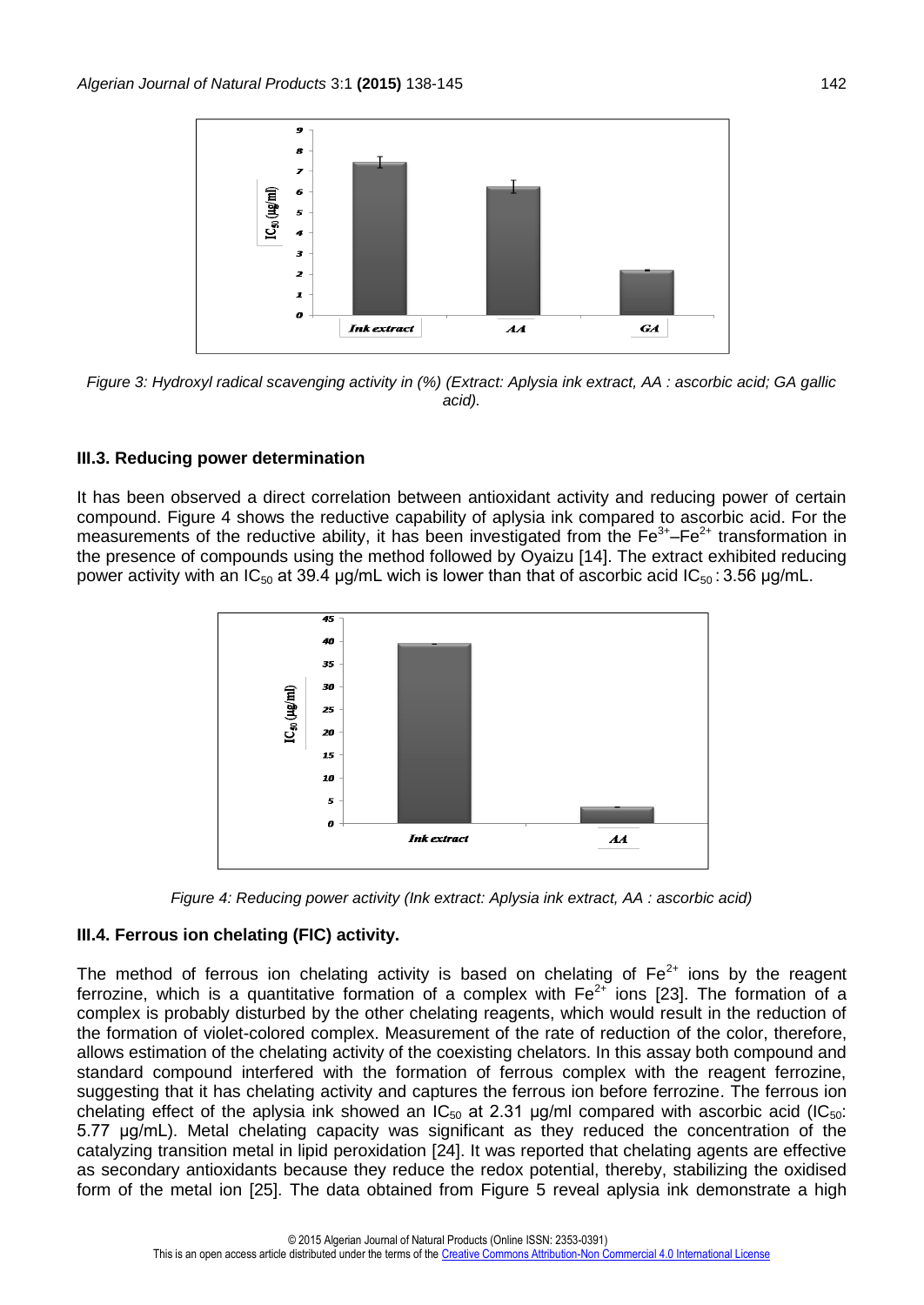capacity for iron binding more than standard, suggesting that its action as antioxidant may be related to its iron-binding capacity.



*Figure 5: Iron chelating activity (Extract: Aplysia ink extract, AA: ascorbic acid)*

### **III.5. SDS-PAGE analysis**

The electrophoretic profile of the ink sample showed the presence of protein with molecular weight of 60 kDa.

#### **IV. Discussion**

Marine mollusks are protecting themselves from predators through their unique way; one of them is releasing ink when disturbed. This ink secretion contains a rich array of chemical secretions to escape from predators. The chemical composition of the ink of all inking mollusk will not be the same. In this study we have accessed antioxidant activity of *Aplysia depilans* ink samples using several assays as shown in fig. 2, 3 and 4.

Ink extract was effective in scavenging DPPH radicals. DPPH radical scavenging activity was based on the ability of antioxidants to donate a hydrogen atom or an electron to stabilize radicals by converting them to the non-radical species [26- 27]. DPPH is a radical having an odd electron and reacts with hydrogen donated from antioxidant.

The ink extract exhibited reducing power activity with an  $IC_{50} = 39.4$  µg/mL wich is lower than that of ascorbic acid IC<sub>50</sub> = 3.56 μg/mL. The ferrous ion chelating effect showed an IC<sub>50</sub> = 2.31 μg/ml compared with ascorbic acid ( $IC_{50}$  = 5.77  $\mu$ g/mL). Ferric reducing power activity is generally used to measure the capacity of a substance in reducing TPTZ-Fe (III) complex to TPTZ-Fe(II) complex [28- 26]. The result indicated that ink extract was able to act as reducing agent which provided electron for stabilization. Additionally, some compounds in the ink could chelate prooxidative metals, thereby lowering or retarding the initiation of lipid oxidation process. Ink from *Sepia officinalis* and *Loligo formosana* was reported to function as antioxidant [29- 30].

The results from the present work revealed the strongest antioxidant activity of sea hare ink. The highest antioxidant activity in ink extract probably may be due to the presence of peptides or proteins with lower moleculair weight [31]. SDS polyacrylamide gel electrophoresis of aqueous extracts of ink samples showed the presence of proteins with the molecular weight of 60 kDa. This protein may be responsible for the antioxydative activitie of the ink samples. This result supports the previous work done by Xin Guo *et al.* [32] hwo reported that proteins isolated from squid ink with molecular weight of 10-50 kDa and more, showed higher antioxidant activity than other fractions. SDS polyacrylamide gel electrophoresis of aqueous extracts of ink samples of some molluscan showed the presence of proteins with the molecular weight ranging from 62 to 249 kDa. These proteins may be responsible for various biological activities of the ink samples [9]. Also, Rajaganapathi *et al*, [33] has purified from the purple ink of the sea hare *Bursatella leachii* a protein with 60-kDa moleculair weight, that showing anti-HIV activity.

**V. Conclusion**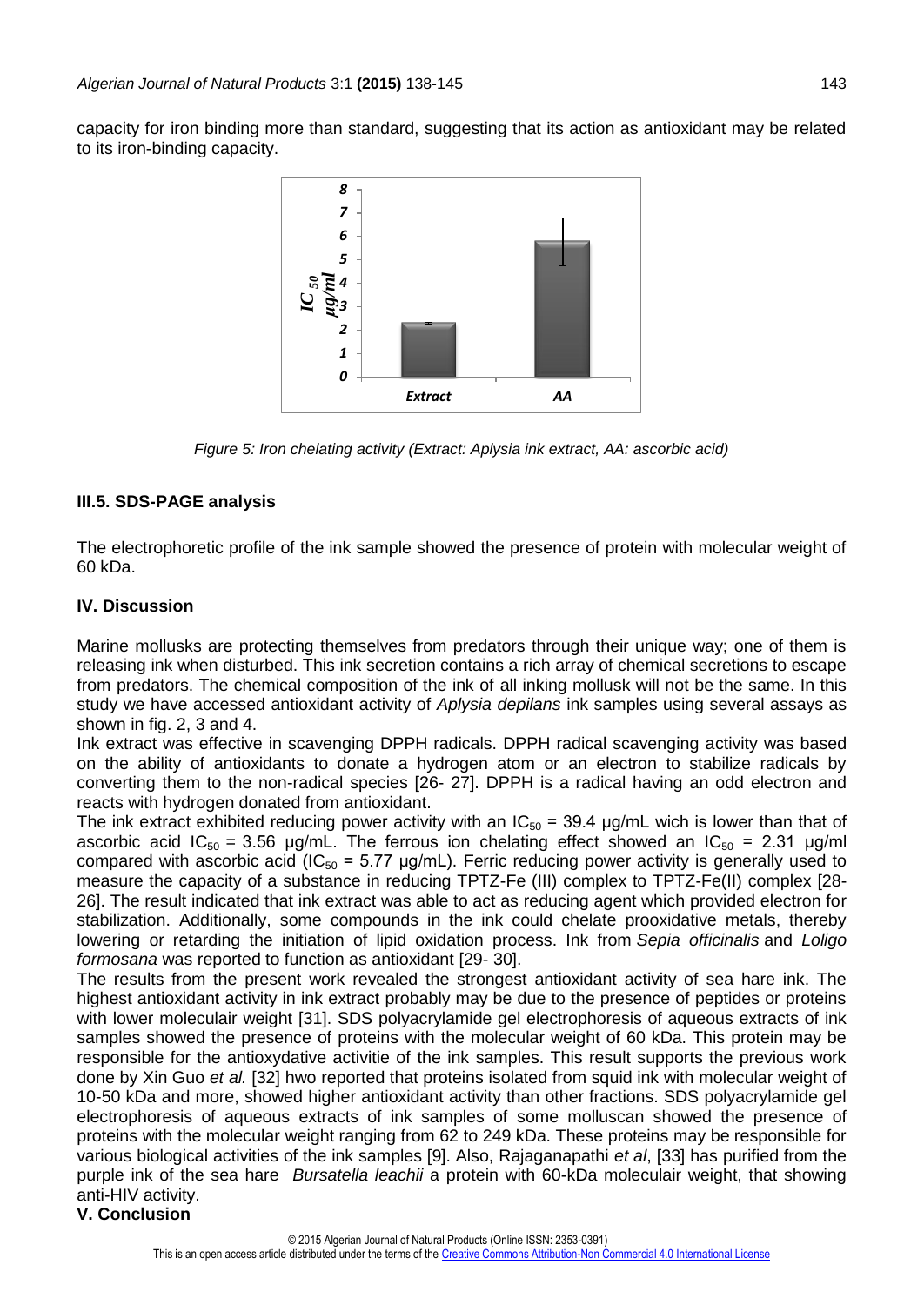In conclusion, our results showed that *Aplysia depilans* ink as a natural compound is a new free radical scavenger with a promising prospect.

#### **VI. References**

- [1] Gulcin I. Antioxidant activity of eugenol: a structure-activity relationship study. *J Med Food.* (**2011**)14:975– 985.
- [2] Gulcin I. Antioxidant activity of food constituents: an overview. *Arch Toxicol.* (**2012**) 86:345–391.
- [3] Kahl and Kappus. Toxicology of the synthetic antioxidants BHA and BHT in comparison with the natural antioxidant vitamin E. Z Lebensm Unters Forsch. **1993** Apr;196(4):329-38.
- [4] Ibañez Elena, Miguel Herrero, Jose A. Mendiola, and María Castro-Puyana. Extraction and Characterization of Bioactive Compounds with Health Benefits from Marine Resources: Macro and Micro Algae, Cyanobacteria, and Invertebrates. M. Hayes (ed.), Marine Bioactive Compounds: Sources, Characterization and Applications **2012**, DOI 10.1007/978-1-4614-1247-2\_2.
- [5] Fahmy, S.R.; Soliman, A.M. *In vitro* antioxidant, analgesic and cytotoxic activities of *Sepia officinalis* ink and *Coelatura aegyptiaca* extracts. *Afr. J. Pharm. Pharmacol.* (**2013**), *7*, 1512–1522.
- [6] Liu, H.; Luo, P.; Chen, S.; Shang, J. Effects of squid ink on growth performace, antioxidant functions and immunity in growing broiler chickens. *Asian-Australas. J. Anim. Sci.* (**2011**), *24*, 1752–1756.
- [7] Derby Charles D. Cephalopod Ink: Production, Chemistry, Functions and Applications. *Mar. Drugs* (**2014**), *12*, 2700-2730; doi:10.3390/md12052700.
- [8] Defer D., Bourgnon N., Fleury Y. Screening for antibacterial and antiviral activities in three bivalve and two gastropod marine mollusks, *Aquaculture* (**2000**) 293; 1-7.
- [9] Vennila R., Rajesh kumar R. K., Kanchana S., Arumugam M. and Balasubramanian T. Investigation of antimicrobial and plasma coagulation property of some molluscan ink extracts: Gastropods and cephalopods. *African Journal of Biochemistry Research* Vol. 5(1), (**2011**) pp. 14-21
- [10] bradford. 1971.
- [11] Braca A, Tommasi N D, Bari LD, Pizza C, Politi M, Morelli I. Antioxidant principles from Bauhinia terapotensis. *Journal of Natural Products* (**2001**); 64: 892–895.
- [12] Halliwell, B., Gutteridge, J.M.C., Aruoma, O.I. The deoxyribose method: a simple test tube assay for determination of rate constants for reactions of hydroxyl radicals. *Analytical Biochemistry*, (**1987**) 165: 215–219.
- [13] Ohkawa H, Ohishi N, Yagi K. Assay for lipid peroxides in animal tissues by thiobarbituric acid reaction. *Analytical Biochemistry*, (**1979**) 95: 351–358.
- [14] Oyaizu M. Studies on product of browning reaction prepared from glucose amine. *Japanese Journal of Nutrition* (**1986**), 44: 307–315.
- [15] Singh N, Rajini PS. Free scavenging activity of an aqueous extract of potato peel, *Food Chemistry,* (**2004**) 85: 611-616.
- [16] Laemmli UK (1970). Cleavage of structural protein during the assembly of the head of bacteriophage T4. *Nature*, (**1970**) 227:680-685.
- [17] Soares JR, Dins TCP, Cunha AP, Ameida LM. Antioxidant activity of some extracts of Thymus zygis. *Free Radical Research* (**1997**) 26: 469–478.
- [18] Deighton N, Brennan R, Finn C, Davies, HV. Antioxidant properties of domesticated and wild Rubus species. *Journal of Science and Food Agriculture* (**2000**) 80: 1307–1313.
- [19] Yokozawa T, ChenCP, Dong E, Tanaka, T, Nonaka GI & Nishioka I. Study on the inhibitory effect of tannins and flavonoids against the 1, 1-Diphenyl-2-picrylhydrazyl radical. *Biochemical Pharmacology*  (**1998**) 56: 213–222.
- [20] Halliwell N & J.M.C. Gutteridge, "Free Radicals Ageing and Disease, Free Radicals in Biology and Medicine." 2nd ed., Clarendron Press, Oxford **1985**: 279
- [21] Hallewell B. Reactive oxygen species in living systems: source, biochemistry, and role in human disease. *Am. J. Med* (**1991**) 91: 14S-22S
- [22] Miyake T, Shibamoto T . Antioxidant activities of natural compounds found in plants. *J. Agric. Food Chem* (**1997**); 45: 1819-1822.
- [23] Dinis TCP, Madeira VMC & Almeida LM. Action of phenolic derivatives (acetoaminophen, salycilate and 5-aminosalycilate) as inhibitors of membrane lipid peroxidation and as peroxyle radical scavengers. *Archives of Biochemistry and Biophysics* (**1994**); 315: 161–169.
- [24] Duh PD, Tu YY, Yen GC. Antioxidant activity of water extract of harng Jyur (Chrysanthemum morifolium Ramat). *Lebensmittel- Wissenschaft Und-Technologie* (**1999**); 32: 269–277.
- [25] Gordon MH. The mechanism of antioxidant action in vitro. *Food antioxidants London* (**1990**): 1–18